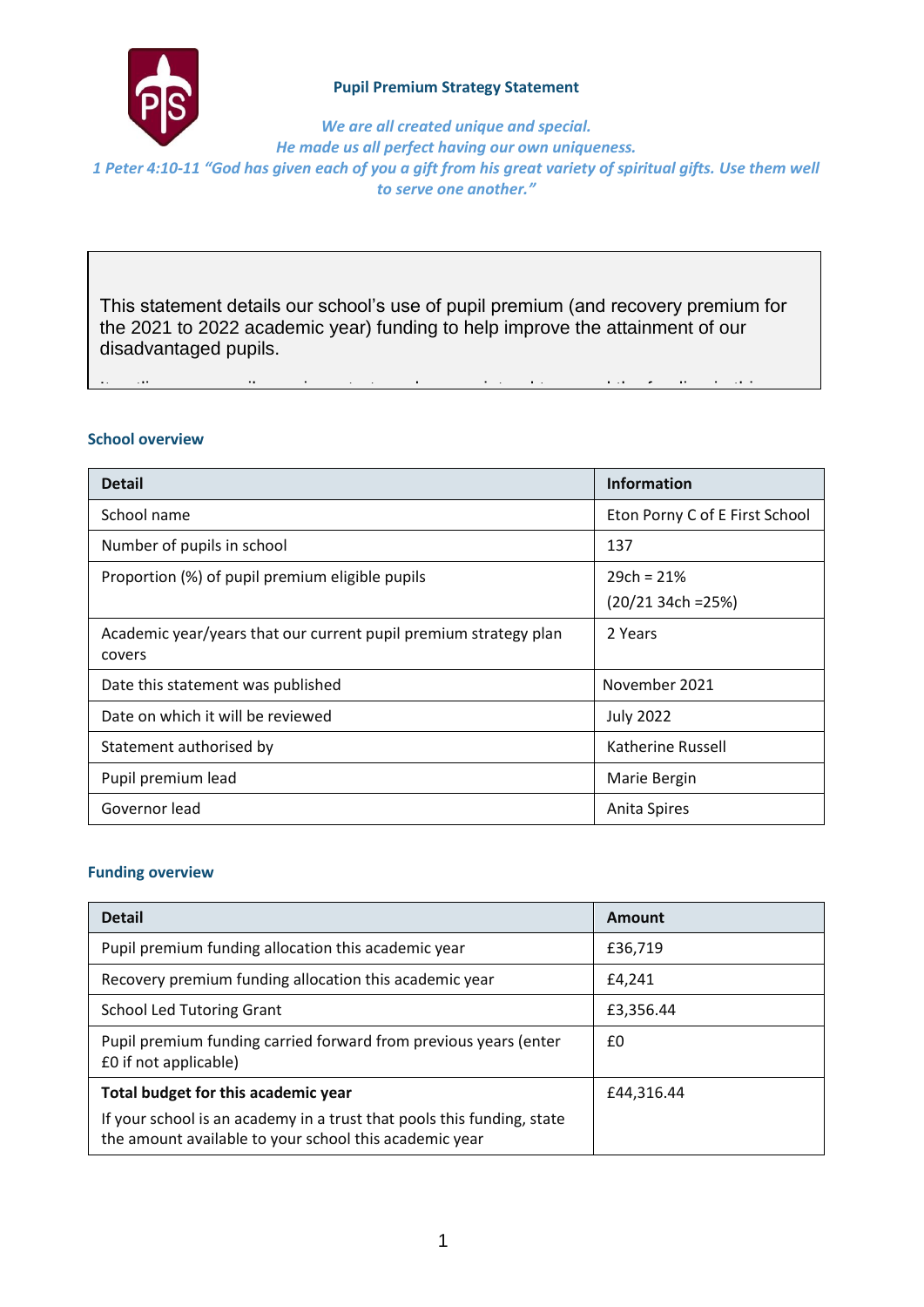#### **Statement of intent**

**Pupil premium strategy statement -** The Pupil Premium Grant is allocated to schools by the government to provide funding for the following policies:

- Raising the attainment of disadvantaged pupils of all abilities to reach their potential;
- Supporting children and young people with parents in the regular armed forces.

Whilst allocated on a per pupil basis, the grant may be spent for the educational benefit of all pupils registered at our school. We recognise that not all children attracting Pupil Premium will need support or are disadvantaged and that not all pupils who are 'disadvantaged' or need support are eligible for pupil premium. The attainment of all pupils, including Pupil Premium children, is measured through half termly pupil progress meetings where there is a focus on individual children to ensure that they are all meeting their targets. Those who are not will receive targeted support. Pupil Premium Funding and the impact of this is a regular item on the agenda at Local Governing Body Meetings.

# **Our School Priorities are:**

- School Community Recovery (Mental Health and Well-Being a Whole School Approach)
- Re-engaging with the Community (Including pupils, parents and the wider locality)
- Curriculum Broad and balanced curriculum with subject specific integrity
- Leadership Continue to grow and build transitionary leadership capacity within the school including governance
- Parental Engagement Strengthen links, communication and promote positive engagement with parents and carers of pupils so that they understand how to support their child's learning at home.

The DfE has also set out the following **['Recovery Curriculum Expectatio](https://www.gov.uk/government/publications/teaching-a-broad-and-balanced-curriculum-for-education-recovery)ns'**: to ensure that all pupils – particularly disadvantaged, SEND and vulnerable pupils – are given the recovery support needed to make substantial progress by the end of the academic year 2021/2022

# **Our main recovery premium priorities are:**

- To implement and monitor a recovery curriculum to positively impact on lost learning resulting in high standards of achievement from prior starting points and accelerated progress in Reading, including early reading, Writing and Mathematics by July 2022.
- To support the emotional well-being and resilience of the whole school community in response to the impact of the Covid-19 pandemic.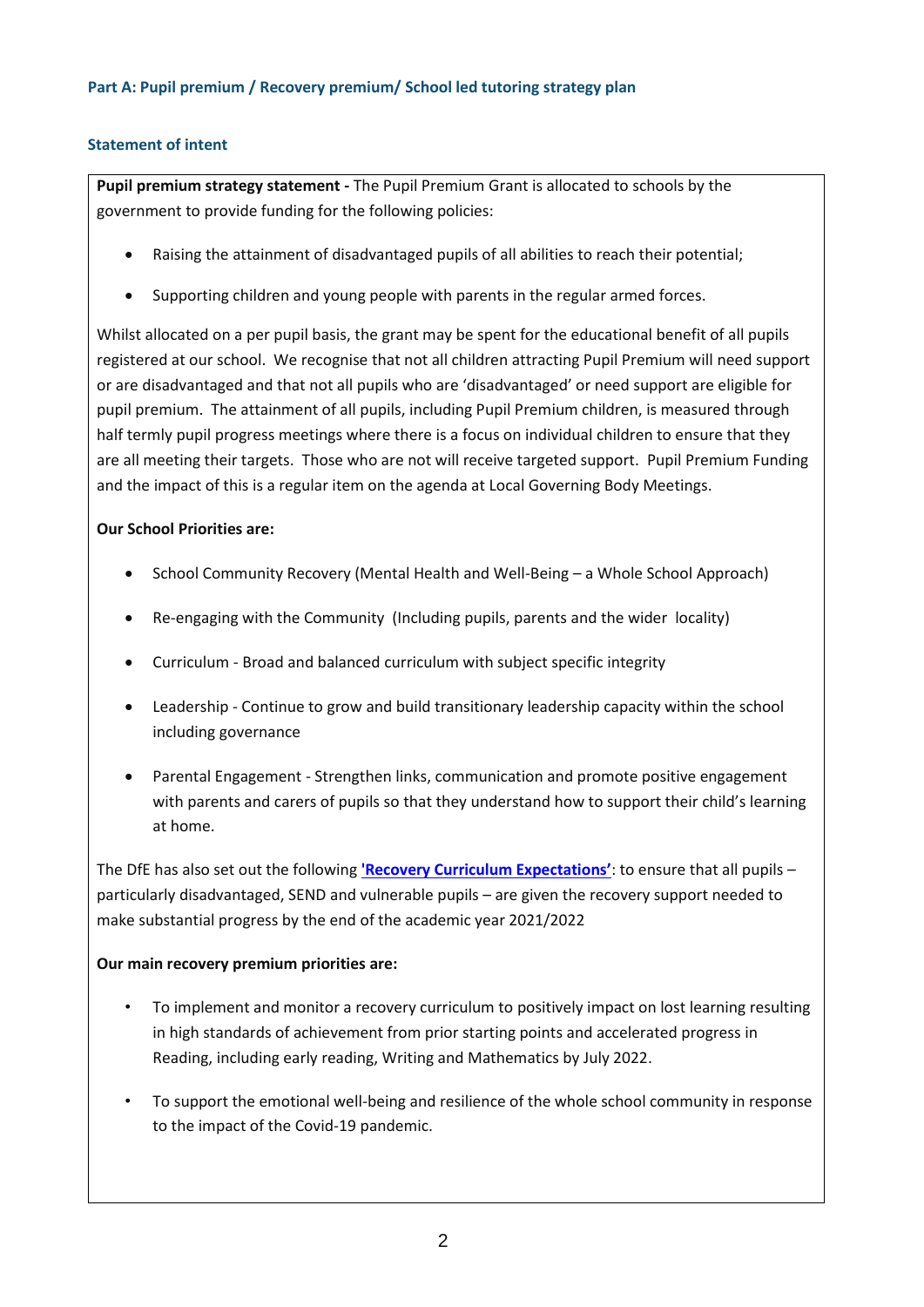**The overall aims of our recovery priorities are:** 

- To raise the achievement of all pupils, through quality first teaching and targeted interventions, to close the gap created by COVID-19 school closures/disruptions
- To identify pupils who require additional emotional support and provide a personalised nurture programme

To support the recovery of missed learning, we have allocated funding to a series of support programmes and interventions. Programmes and Intervention sessions will be led by Eton Porny C of E school staff which supports the EEF statement that '**Tuition delivered by qualified teachers is likely to have the highest impact**.' Bespoke therapy or nurture sessions have been planned with pupils that have been identified in school or through parental concerns.

# **Challenges**

This details the key challenges to achievement that we have identified among our disadvantaged pupils.

| <b>Challenge</b><br>number | <b>Detail of challenge</b>                                                                                                                                        |
|----------------------------|-------------------------------------------------------------------------------------------------------------------------------------------------------------------|
| 1                          | Language, communication skills and vocabulary                                                                                                                     |
| 2                          | High aspiration, emotional resilience, greater confidence and independence                                                                                        |
| 3                          | Emotional, social and behavioural difficulties                                                                                                                    |
| 4                          | Punctuality and attendance (linked to SEND, medical and unauthorised family<br>holidays)                                                                          |
| 5                          | Access to extra-curricular activities e.g educational experiences such as trips and<br>participation in physical activities and a range of enrichment activities) |
| 6                          | Mental health and well-being of children and families                                                                                                             |
| 7                          | Encouraging sustained engagement of parents to assist and support their children's<br>learning within a calm family environment                                   |
| 8                          | Sustaining the breadth of provision with trained, skilled staff within the budget                                                                                 |
| 9                          | Accelerating achievement and progress within the core subjects and phonics with a<br>particular focus on writing and mathematics                                  |

# **Intended outcomes**

This explains the outcomes we are aiming for **by the end of our current strategy plan**, and how we will measure whether they have been achieved.

| Intended outcome                                                                                                                                                                                      | <b>Success criteria</b>                                                                                                                 |
|-------------------------------------------------------------------------------------------------------------------------------------------------------------------------------------------------------|-----------------------------------------------------------------------------------------------------------------------------------------|
| High aspiration and rates of achievement across<br>EYF, Key Stage One and Lower Key Stage Two for<br>all children eligible for PP, with particular<br>emphasis on the expected prior attainment group | All disadvantaged pupils, regardless of prior<br>attainment, achieve well and make at least as<br>much progress as their similar peers. |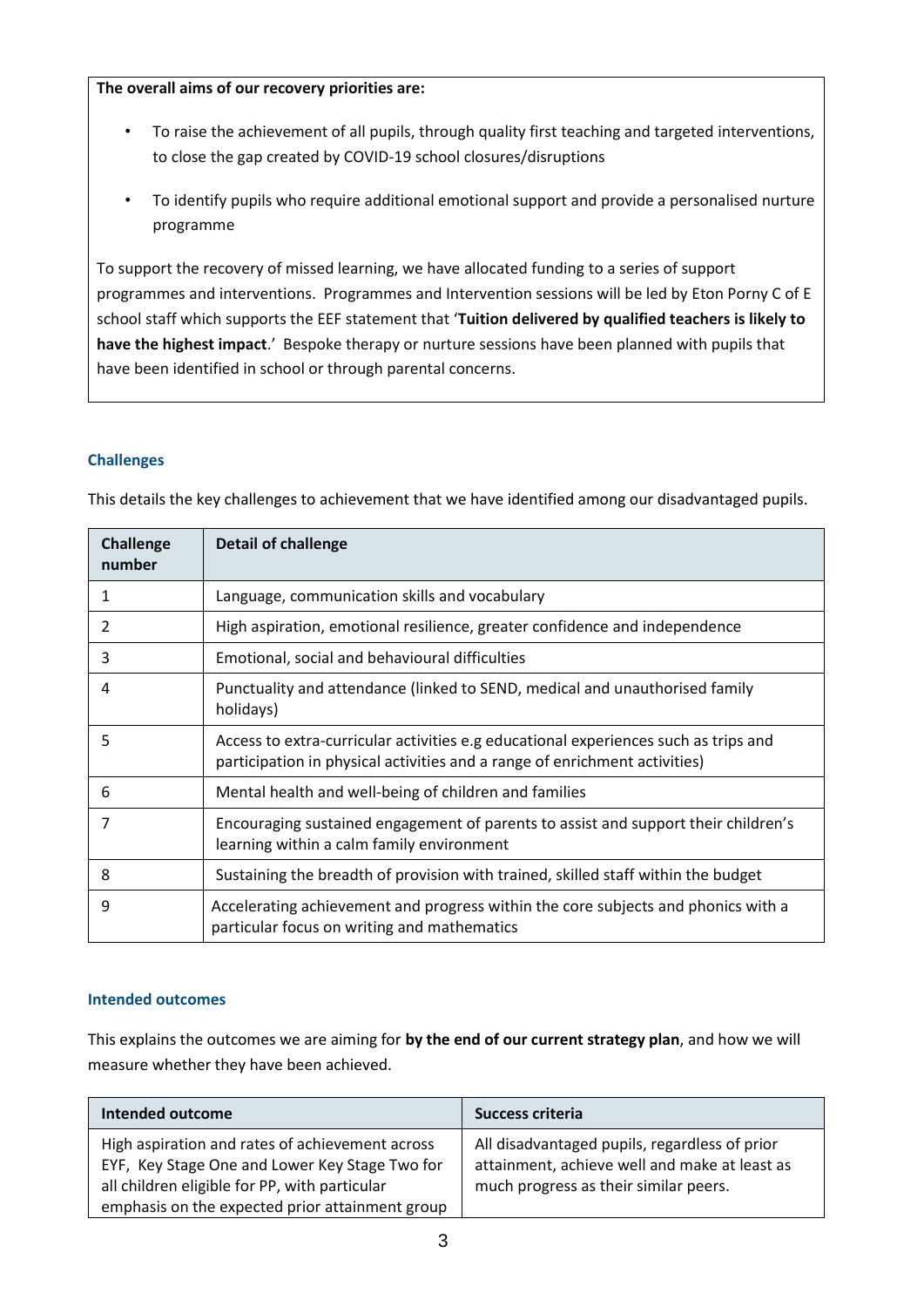| with the aspiration of a higher proportion<br>achieving greater depth by the end of Year 4.                                                                    |                                                                                                                                                                                                                                                                                                                                                                                                                                                                                                                                                                                                                                                                            |
|----------------------------------------------------------------------------------------------------------------------------------------------------------------|----------------------------------------------------------------------------------------------------------------------------------------------------------------------------------------------------------------------------------------------------------------------------------------------------------------------------------------------------------------------------------------------------------------------------------------------------------------------------------------------------------------------------------------------------------------------------------------------------------------------------------------------------------------------------|
| Improved parental engagement will support<br>better working partnerships with parents for<br>better academic success and higher aspirations<br>for our pupils. | Parents actively engaged in their children's<br>learning, promoting and encouraging high<br>aspirations shown through parental surveys,<br>engagement in Express Events and topic<br>evenings.                                                                                                                                                                                                                                                                                                                                                                                                                                                                             |
| Attendance and punctuality to remain high.                                                                                                                     | Attendance levels in line or above national<br>figures for PP Children.<br>Persistent absence to decrease so that PP pupils<br>are in line with or better than school and national<br>attendance figures.                                                                                                                                                                                                                                                                                                                                                                                                                                                                  |
| For disadvantaged pupils' social, emotional and<br>mental health needs to be met                                                                               | Pupils have a 'growth mind-set' greater<br>resilience, independence and confidence to<br>engage with learning opportunities that are both<br>challenging and engaging regardless of prior<br>attainment.<br>ELSA pre and post questionnaire show<br>improvement in targeted attitudes and<br>behaviour.<br>Boxall Profile to be completed for all PP children<br>to monitor progress.<br>Jigsaw REST assessment completed at the<br>beginning and end of the year to show that the<br>PSHE curriculum is effectively meeting pupils'<br>social, emotional and mental health needs.<br>Pupils' emotional literacy is developed resulting<br>in greater personal resilience. |
| Specifically focus on and deliberately target the<br>development, use and broadening of tier 2<br>vocabularies in particular across all subject area.          | Pupil voice<br>Close the vocabulary gap between those who<br>are disadvantaged and those who are not,<br>supporting every individual child to succeed.<br>Pupils make rapid progress by the end of the<br>year so that all children eligible for PP make<br>good progress from starting points, meeting or<br>close to meeting age-related expectations<br>and/or above. This is shown through<br>assessments, lesson observations, book scrutiny<br>and engagement in lessons.                                                                                                                                                                                            |
| Provide cultural capital experiences, raising<br>aspirations and new interests.                                                                                | All disadvantaged pupils are highly engaged in<br>the school experience. They are eager to try<br>new experiences and discover new interests and<br>skills.                                                                                                                                                                                                                                                                                                                                                                                                                                                                                                                |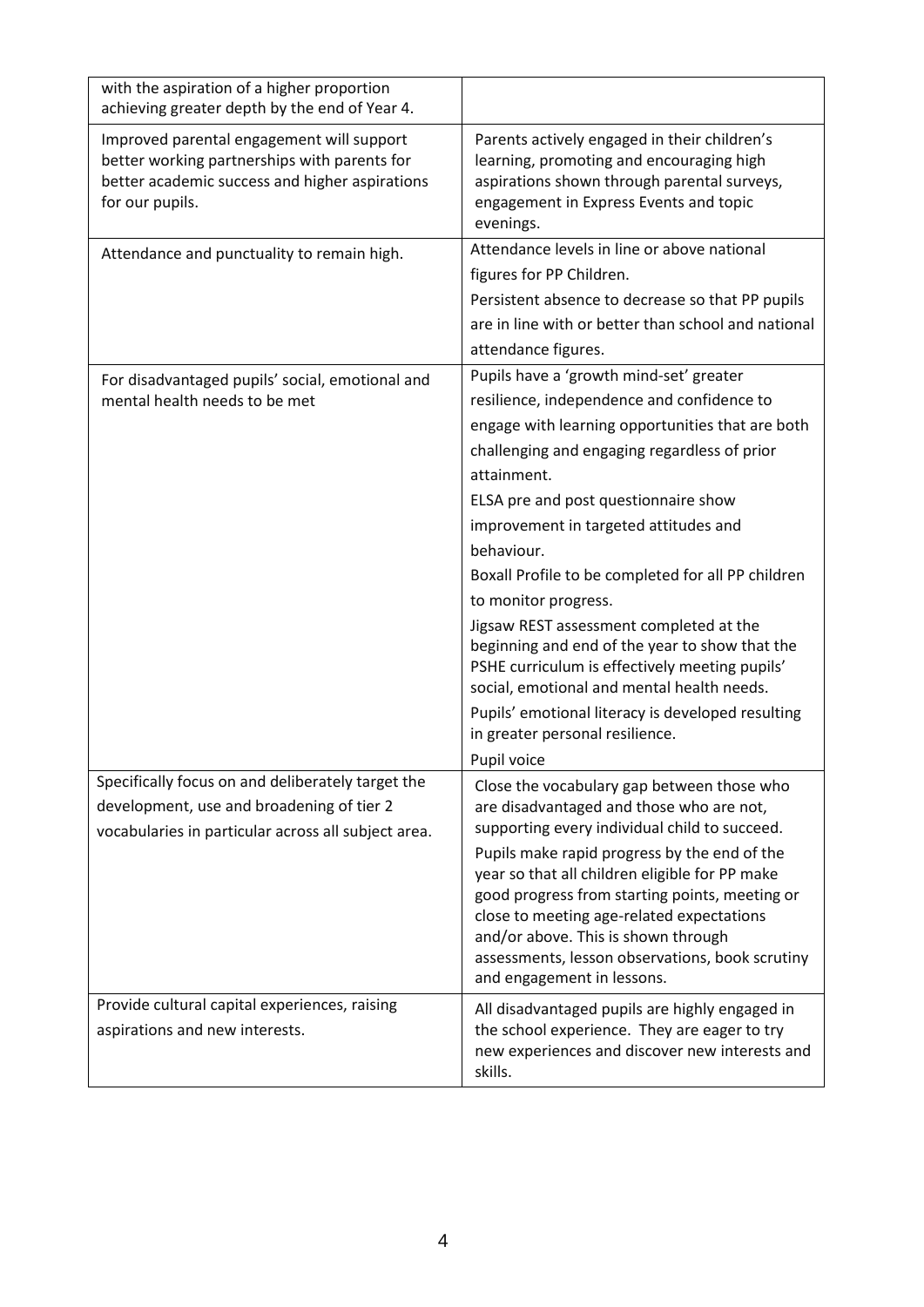# **Activity in this academic year**

This details how we intend to spend our pupil premium (and recovery premium funding) **this academic year** to address the challenges listed above.

# **Teaching (for example, CPD, recruitment and retention)**

Budgeted cost: £ 15,000

| <b>Activity</b>            | Evidence that supports this approach                                                                                                                                                                                                                                          | <b>Challenge</b><br>number(s)<br>addressed |
|----------------------------|-------------------------------------------------------------------------------------------------------------------------------------------------------------------------------------------------------------------------------------------------------------------------------|--------------------------------------------|
| Quality First Teaching and | To improve the teaching quality in every classroom                                                                                                                                                                                                                            | 1,2,3,4,6,8,9                              |
| targeted CPD               | provide targeted coaching, mentoring and CPD.                                                                                                                                                                                                                                 |                                            |
|                            | Quality first teaching has the greatest impact on pupil                                                                                                                                                                                                                       |                                            |
| 1:1 Pupil Mentoring        | progress (EEF Guide to PP)                                                                                                                                                                                                                                                    |                                            |
| Coaching/mentoring for     | Personalised support for children, where class teachers                                                                                                                                                                                                                       |                                            |
| teachers                   | work with pupils on individual targets, next steps and                                                                                                                                                                                                                        |                                            |
|                            | how to meet them. For pupils to have the opportunity                                                                                                                                                                                                                          |                                            |
| Additional planning time   | to discuss their attitudes, concerns. Improve self-                                                                                                                                                                                                                           |                                            |
| for teachers               | confidence (One to One Tuition EEF)                                                                                                                                                                                                                                           |                                            |
|                            | In-class support, to support groups of pupils and to                                                                                                                                                                                                                          |                                            |
|                            | allow class teachers to work with groups of children and                                                                                                                                                                                                                      |                                            |
|                            | carry out 1:1 pupil mentoring. Social and emotional                                                                                                                                                                                                                           |                                            |
|                            | support for pupils to enable them to learn and manage                                                                                                                                                                                                                         |                                            |
|                            | their feelings and access class learning (Small Group                                                                                                                                                                                                                         |                                            |
|                            | <b>Tuition EEF).</b>                                                                                                                                                                                                                                                          |                                            |
|                            | Deliberately targeting the development, use and<br>broadening of tier 2 vocabularies across all subject<br>areas, with the aim of 'closing the vocabulary gap'<br>between those who are disadvantaged and those who<br>are not, supporting every individual child to succeed. |                                            |
|                            | Quality first planning, teaching and learning to bridge                                                                                                                                                                                                                       |                                            |
|                            | the gaps in learning, particularly focusing on reading,                                                                                                                                                                                                                       |                                            |
|                            | writing and mathematics caused as a result of school                                                                                                                                                                                                                          |                                            |
|                            | disruption.                                                                                                                                                                                                                                                                   |                                            |
|                            | Plan recovery curriculum using the knowledge rich                                                                                                                                                                                                                             |                                            |
|                            | projects from Cornerstones Maestro with particular                                                                                                                                                                                                                            |                                            |
|                            | emphasis on teaching a broad and balanced recovery                                                                                                                                                                                                                            |                                            |
|                            | curriculum (Cornerstones)                                                                                                                                                                                                                                                     |                                            |
|                            | Quality first teaching focusing on promoting well-being                                                                                                                                                                                                                       |                                            |
|                            | and resilience using Jigsaw Rest (Jigsaw REST).                                                                                                                                                                                                                               |                                            |
|                            | Personalised and small group support for children to                                                                                                                                                                                                                          |                                            |
|                            | improve self-confidence and growth mind-set.                                                                                                                                                                                                                                  |                                            |
|                            |                                                                                                                                                                                                                                                                               |                                            |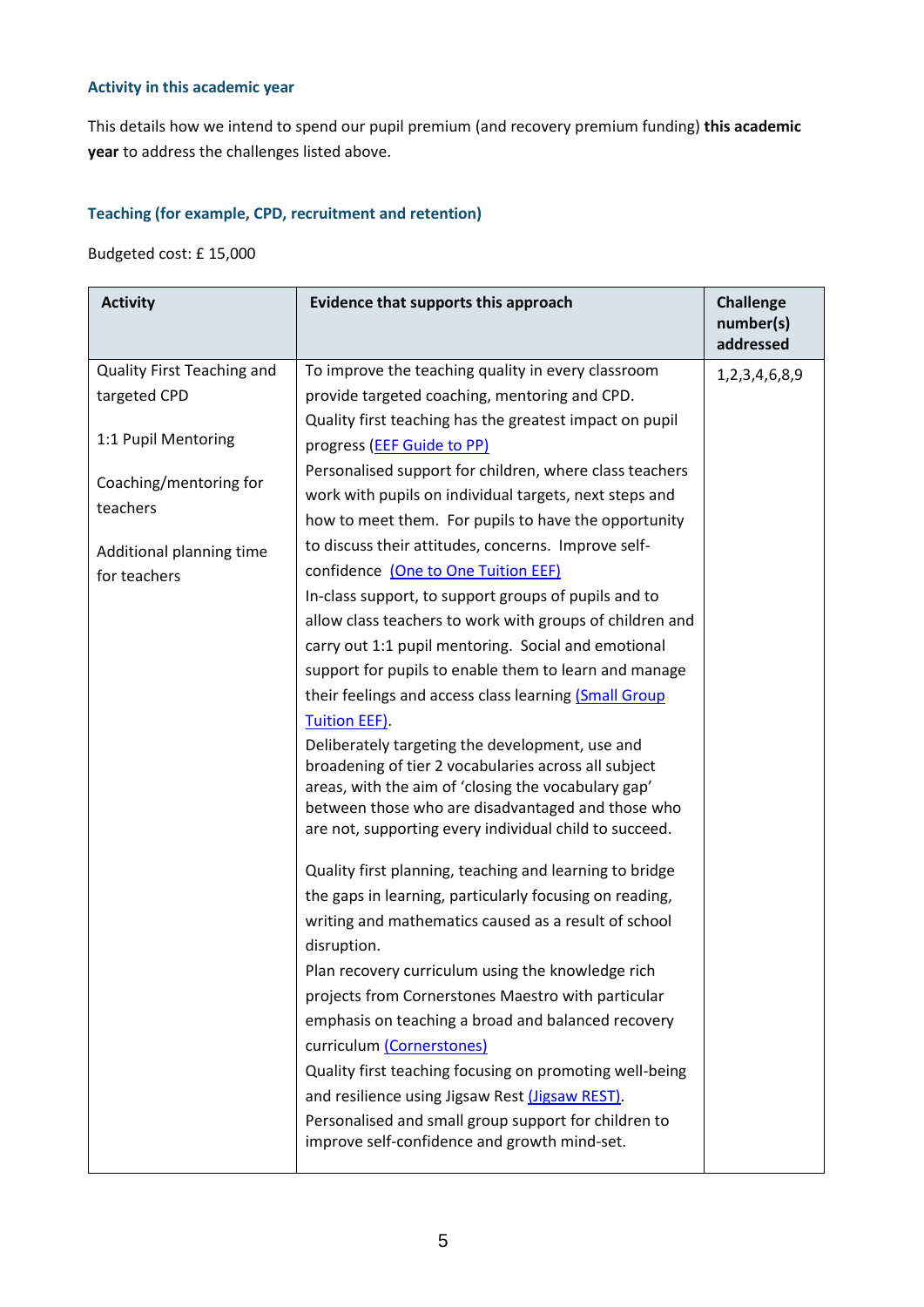| Interventions and booster  | Smaller groups and 1:1 will allow for more focussed        | 1,2,6,9 |
|----------------------------|------------------------------------------------------------|---------|
| groups, including same day | teaching and learning and increased opportunities to       |         |
| interventions              | address individual needs. Pre-teaching, particularly on    |         |
|                            | tier 2 vocabularies, to prepare pupils for future learning |         |
|                            | and build increased confidence to enable pupils to         |         |
|                            | access the curriculum at a similar level to their peers.   |         |
|                            | Improve learning outcomes across the whole of the          |         |
|                            | curriculum with particular emphasis on reading, writing    |         |
|                            | and mathematics. Time for practice and application of      |         |
|                            | skills.                                                    |         |
|                            | Build confidence and raise achievement in English and      |         |
|                            | Mathematics through targeted support                       |         |
|                            | (EEF Maths Guidance) ((EEF Literacy Guidance)              |         |

# **Targeted academic support (for example, tutoring, one-to-one support structured interventions)**

# Budgeted cost: £ 25,574

| <b>Activity</b>           | Evidence that supports this approach                             | <b>Challenge</b><br>number(s)<br>addressed |
|---------------------------|------------------------------------------------------------------|--------------------------------------------|
| Additional teacher/staff  | Smaller groups and 1:1 will allow for more focussed              | 1,2,6,9                                    |
| member for additional     | teaching and learning and increased opportunities to             |                                            |
| interventions and booster | address individual needs. Pre-teaching, particularly on          |                                            |
| groups, particularly      | tier 2 vocabularies, to prepare pupils for future learning       |                                            |
| focusing on reading,      | and build increased confidence to enable pupils to               |                                            |
| writing and mathematics   | access the curriculum at a similar level to their peers          |                                            |
|                           | (One to One Tuition).                                            |                                            |
|                           | Improve learning outcomes across the whole of the                |                                            |
|                           | curriculum with particular emphasis on reading, writing          |                                            |
|                           | and mathematics. Time for practice and application of<br>skills. |                                            |
| Speech and language       | Accelerated progress for children who have been                  | 1, 2, 3, 9                                 |
| therapy sessions          | identified as having a specific need.                            |                                            |
|                           | In addition we have employed The Owl Therapy Centre              |                                            |
|                           | to screen all EYFS pupils as well as any other identified        |                                            |
|                           | pupils for speech and language.                                  |                                            |
|                           | This will better enable us to provide targeted speech            |                                            |
|                           | and language support for any pupils particularly within          |                                            |
|                           | the EYFS (Oral Language Interventions EEF).                      |                                            |
| <b>NELI Programme</b>     | As part of an initiative funded by the Department for            | 1,2,3,8,9                                  |
|                           | Education in response to Covid-19, our school is                 |                                            |
|                           | involved with the Nuffield Early Language Intervention           |                                            |
|                           | (NELI). The programme is designed for reception pupils           |                                            |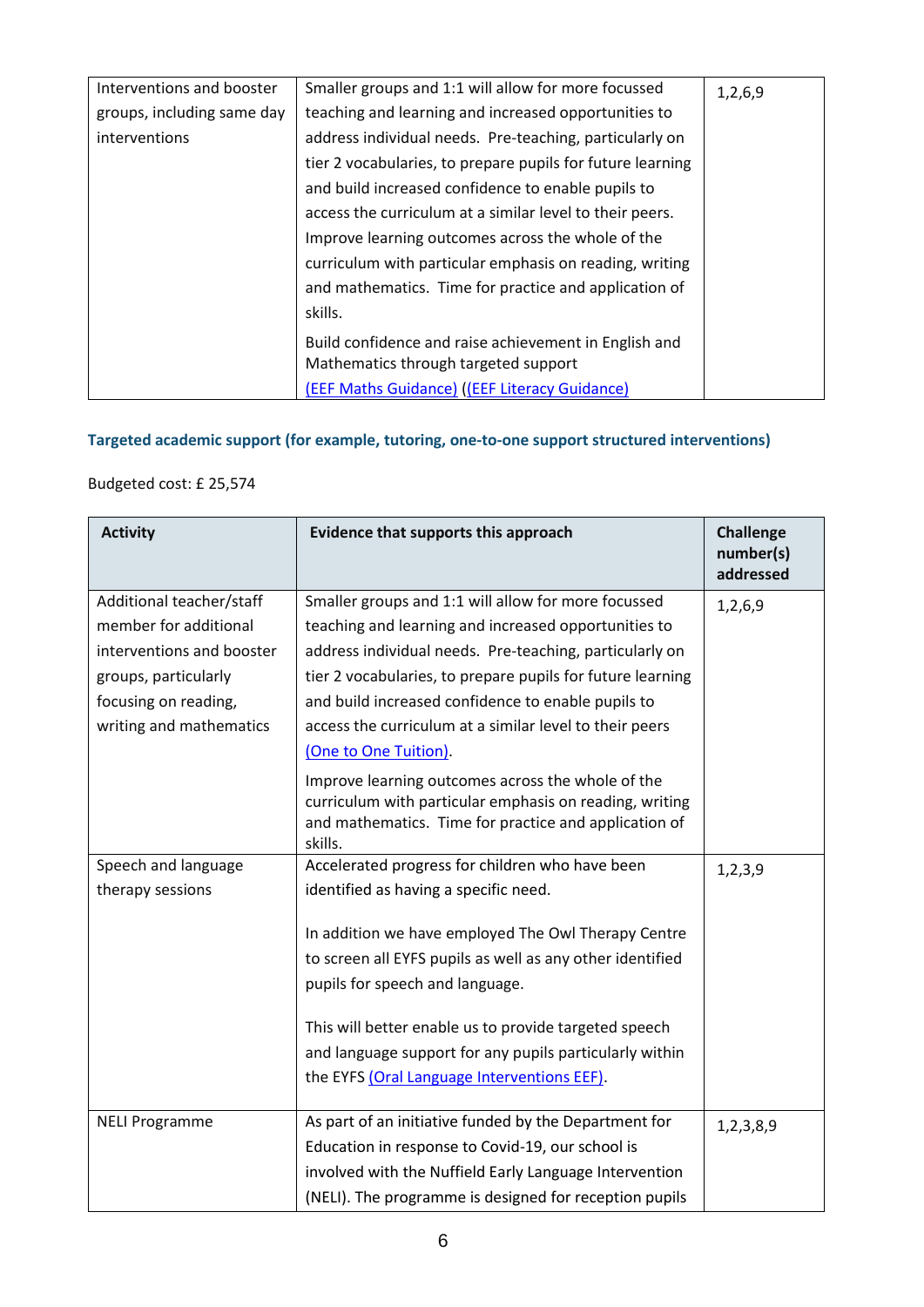|                          | and involves providing targeted small group and one-to-                       |     |
|--------------------------|-------------------------------------------------------------------------------|-----|
|                          | one support for children who require additional support                       |     |
|                          | with their language and early literacy skills. NELI is a                      |     |
|                          | programme for children in Reception (4-5 years) which                         |     |
|                          | research has concluded improves children's language                           |     |
|                          | and early literacy skills. The programme involves a                           |     |
|                          | member of our school staff delivering three small group                       |     |
|                          | sessions and two individual sessions each week to a                           |     |
|                          | targeted group of around 3-6 pupils for 20 weeks. NELI                        |     |
|                          | aims to develop children's vocabulary, listening and                          |     |
|                          | narrative skills and in the last 10 weeks also involves                       |     |
|                          | activities to develop phonological awareness and early                        |     |
|                          | letter-sound knowledge as foundations for learning to                         |     |
|                          | read. NELI was developed by Dr Silke Fricke (University                       |     |
|                          | of Sheffield), Dr Claudine Bowyer-Crane (NIESR) and                           |     |
|                          | Professors Maggie Snowling and Charles Hulme                                  |     |
|                          | (University of Oxford). They adapted approaches                               |     |
|                          | frequently used by speech and language therapists and                         |     |
|                          | have developed NELI as a resource for schools to use                          |     |
|                          | with pupils in Reception class with weak oral language                        |     |
|                          | skills. Our trained staff member will be able to deliver                      |     |
|                          | NELI year after year using the same Language Screen                           |     |
|                          | account and NELI resources (Nuffield Early Language                           |     |
|                          | Intervention)                                                                 |     |
|                          |                                                                               |     |
| School-led Tutoring      | The school-led tutoring grant is to support                                   | 2,9 |
|                          | disadvantaged pupils in catch-up learning. We are                             |     |
|                          | providing tuition to pupils eligible for pupil premium                        |     |
|                          | but also included in this is pupils with other types of                       |     |
|                          | disadvantage or additional needs. This includes children                      |     |
|                          | who have a social worker, previously looked-after                             |     |
|                          | children, young carers and other vulnerable pupils.                           |     |
|                          | However, if we feel that a pupil who does not fall into                       |     |
|                          | these categories would benefit from catch-up tutoring,                        |     |
|                          | the funding will also be used to support this too(One to                      |     |
|                          | One Tuition).                                                                 |     |
|                          |                                                                               |     |
| SENDCO/Inclusion lead    | Barriers to learning identified and strategies suggested.                     | 8,9 |
| meetings with Class      | Teachers confident and focussed in meeting individual                         |     |
| teachers (including half | pupil's needs.                                                                |     |
| termly pupil progress    | High quality focussed CPD for all staff to maintain high                      |     |
| meetings)                | standards of teaching within an inclusive school.                             |     |
| CPD re: EAL and SEND     | Enabling the needs of all learners to be effectively met                      |     |
|                          |                                                                               |     |
| additional needs         | with teaching and learning that is responsive to need<br>(EEF Effective CPD). |     |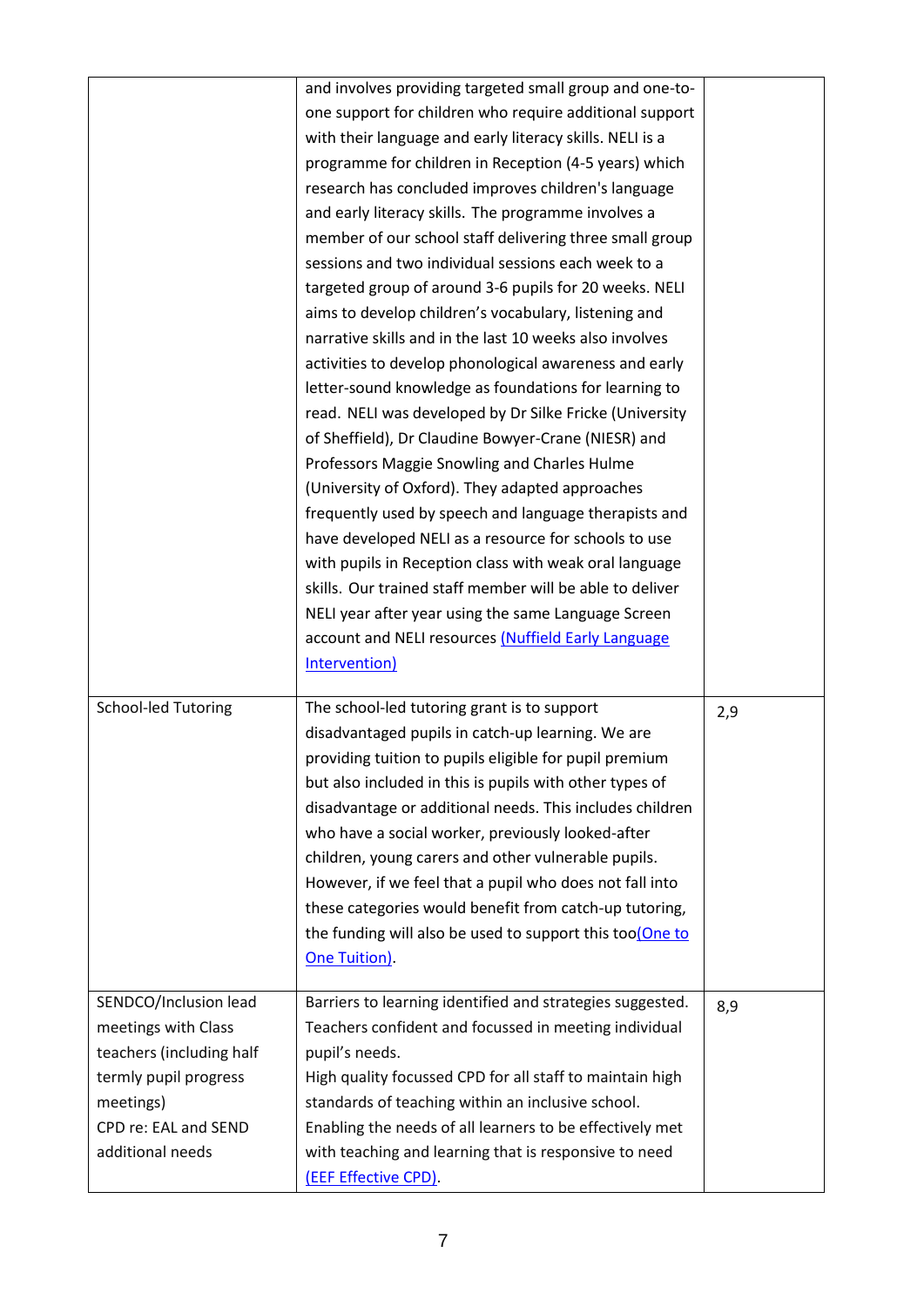# **Wider strategies (for example, related to attendance, behaviour, wellbeing)**

Budgeted cost: £ 11,147

| <b>Activity</b>                                                                 | <b>Evidence that supports this approach</b>                                                                                                                                                                                                                                                                                                                                                                                                                                                                                                                                                                                                                                                                                                                                                                                                                                                                                                                                          | <b>Challenge</b><br>number(s)<br>addressed |
|---------------------------------------------------------------------------------|--------------------------------------------------------------------------------------------------------------------------------------------------------------------------------------------------------------------------------------------------------------------------------------------------------------------------------------------------------------------------------------------------------------------------------------------------------------------------------------------------------------------------------------------------------------------------------------------------------------------------------------------------------------------------------------------------------------------------------------------------------------------------------------------------------------------------------------------------------------------------------------------------------------------------------------------------------------------------------------|--------------------------------------------|
| ELSA 1:1 and small group sessions                                               | Social and emotional support for pupils with<br>emotional needs to enable them to learn and<br>manage their feelings and access class learning.<br>Improve self-esteem, social skills and behaviour<br>of identified pupils leading to increased<br>confidence and attainment in the classroom<br><b>(EEF Social and Emotional Learning)</b>                                                                                                                                                                                                                                                                                                                                                                                                                                                                                                                                                                                                                                         | 2,3,6,8                                    |
| Time to Talk 1:1and small group<br>sessions                                     | Provide children with the space and time to<br>talk, including developing their social and<br>emotional skills (Time to Talk Intervention).                                                                                                                                                                                                                                                                                                                                                                                                                                                                                                                                                                                                                                                                                                                                                                                                                                          | 1,2,3,6                                    |
| Enrichment activities (including<br>school clubs and outside provider<br>clubs) | PP children to have one 'outside agency' club<br>paid for and one in house club free per year.<br>When a child enjoys a club, trip or activity, this<br>can be a hook for them wanting to come to<br>school. It gives pupils the experiences on which<br>they can draw upon and increases their cultural<br>capital. This can help to diminish the difference<br>between disadvantaged and non-disadvantaged<br>pupils. Pupils able to participate fully in school<br>clubs, trips. PP pupils paid for residential PGL<br>visit. Learning is supported by clubs and trips<br>that are carefully planned to enhance the<br>school's curriculum. Pupils enjoy the experience<br>of being at school, talents, skills and efforts in<br>non-academic subjects are celebrated and<br>support the development of self-confidence.<br>Help children create positive friendships and<br>develop social skills<br>Reduced incidents of disruptive behaviour.<br>Pupils enjoy coming to school | 5                                          |
| Breakfast Club/Afterschool Club                                                 | Support children and families with a calm start to<br>the morning, so that children are physically and<br>emotionally ready for school. Ensure that<br>children have a healthy breakfast at the start of<br>the day to sustain them with energy and better<br>concentration in learning opportunities.<br>Support daily attendance and punctuality at<br>school.                                                                                                                                                                                                                                                                                                                                                                                                                                                                                                                                                                                                                     | 4, 5, 6                                    |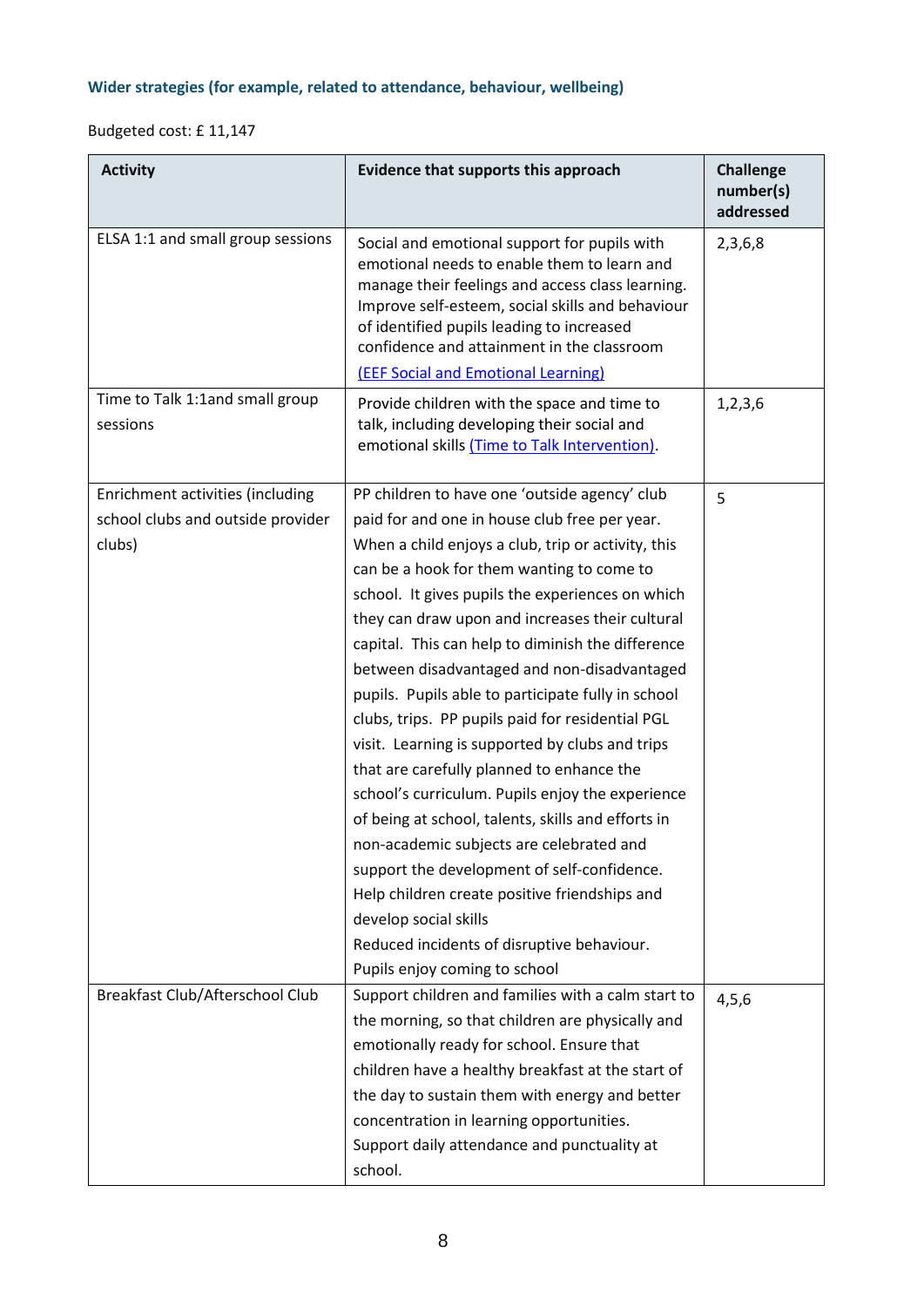| Mental Health Senior Lead          | Grant-funded senior lead training received that   | 2, 3, 6, 7, 8  |
|------------------------------------|---------------------------------------------------|----------------|
| training and delivery              | meets the specific needs of each individual,      |                |
|                                    | helping them develop either i) all the learning   |                |
|                                    | outcomes, or ii) focussing on specific aspects /  |                |
|                                    | priority learning needs; and, supports them not   |                |
|                                    | only by increasing knowledge but crucially also   |                |
|                                    | giving them the practical skills and tools to be  |                |
|                                    | able to effect positive whole school or college   |                |
|                                    | change (Mental Health Lead in Schools).           |                |
| Home School Link Worker-           | Specific individual support provided to families, | 4,6,7          |
| bespoke support to families        | enabling a calmer more stable home                |                |
| (including Early Help/             | environment. Parents supported to ensure that     |                |
| Attendance/Transition)             | children's well-being and emotional needs are     |                |
| EWO - Attendance                   | being appropriately prioritised.                  |                |
|                                    | Attendance is high profile at all times.          |                |
|                                    | There is statistical evidence that low attendance |                |
|                                    | / persistent absence directly impacts on the rate |                |
|                                    | of progress that children make. Being away from   |                |
|                                    | school can also affect self-esteem and            |                |
|                                    | confidence for pupils on their return and         |                |
|                                    | therefore impact on their ability to learn.       |                |
|                                    | Reward children for improved or good              |                |
|                                    | attendance.                                       |                |
|                                    | Ensure that periods of transition between one     |                |
|                                    | phase and the next, including moving on to        |                |
|                                    | feeder schools is effective.                      |                |
| Bespoke 1:1                        | For pupils and parents to be aware of             | 4,6,7          |
| communication/meetings/support     | achievements.                                     |                |
| between parents and the class      | Time given to discuss attendance, achievement,    |                |
| teacher, and or the Inclusion Lead | targets and next steps. To support parents in     |                |
|                                    | better understanding how to support their own     |                |
|                                    | child's learning and development, including good  |                |
|                                    | attendance at school (EEF supporting-parents).    |                |
|                                    |                                                   |                |
| <b>Express events</b>              | Provide regular opportunities for parents to      | $\overline{7}$ |
|                                    | engage with their own child's learning and        |                |
|                                    | development. Promoting positive partnerships      |                |
|                                    | and conversations with parents about learning     |                |
|                                    | with school and between the parent and their      |                |
|                                    | child. Promoting positive partnerships and        |                |
|                                    | conversations with parents about learning with    |                |
|                                    | school and between the parent and their child.    |                |

# *Total budgeted cost: £ 51,721*